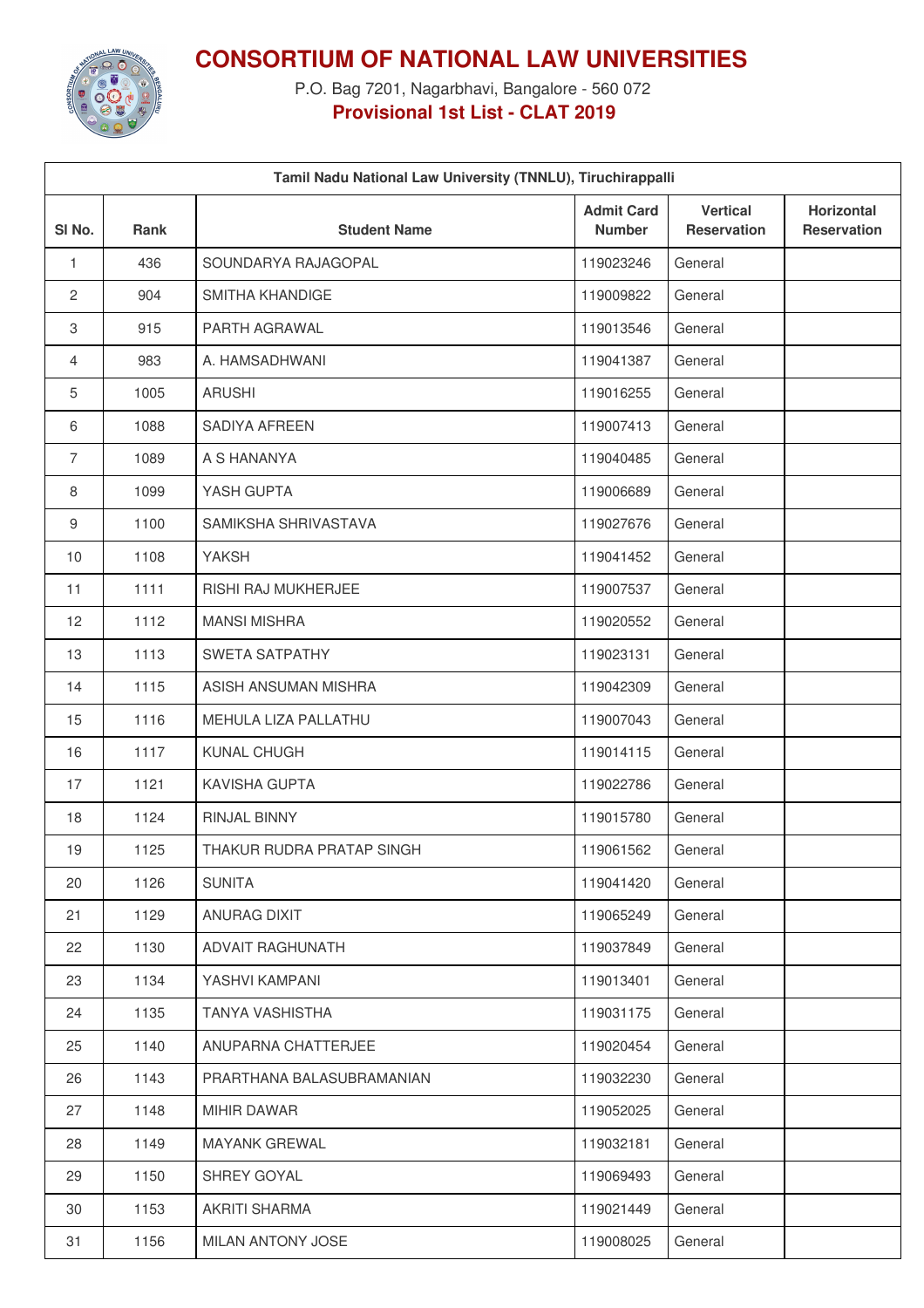| Tamil Nadu National Law University (TNNLU), Tiruchirappalli |      |                         |                                    |                                       |                                         |  |
|-------------------------------------------------------------|------|-------------------------|------------------------------------|---------------------------------------|-----------------------------------------|--|
| SI No.                                                      | Rank | <b>Student Name</b>     | <b>Admit Card</b><br><b>Number</b> | <b>Vertical</b><br><b>Reservation</b> | <b>Horizontal</b><br><b>Reservation</b> |  |
| 32                                                          | 1160 | <b>ARUSHI TIWARI</b>    | 119021739                          | General                               |                                         |  |
| 33                                                          | 1161 | <b>RITVIK CHOUHAN</b>   | 119034952                          | General                               |                                         |  |
| 34                                                          | 1164 | <b>DIPTI THARWANI</b>   | 119021883                          | General                               |                                         |  |
| 35                                                          | 1169 | PRAKHARDEEP JAIN        | 119035745                          | General                               |                                         |  |
| 36                                                          | 1172 | SHIVANGI BANERJEE       | 119022991                          | General                               |                                         |  |
| 37                                                          | 1176 | AISHWARY SINGH          | 119038892                          | General                               |                                         |  |
| 38                                                          | 1177 | KIRAN CHOUDHARY R       | 119032673                          | General                               |                                         |  |
| 39                                                          | 1178 | PRISHNY AGGARWAL        | 119031186                          | General                               |                                         |  |
| 40                                                          | 1183 | <b>MUSKAAN JAIN</b>     | 119016241                          | General                               |                                         |  |
| 41                                                          | 1186 | RISHITA KHANDELWAL      | 119001313                          | General                               |                                         |  |
| 42                                                          | 1242 | ANANDA VARSHINI I G     | 119001528                          | GC-TN                                 |                                         |  |
| 43                                                          | 1293 | <b>AKSHITA IYER</b>     | 119032927                          | GC-TN                                 |                                         |  |
| 44                                                          | 1305 | <b>ANANYA SONI</b>      | 119020160                          | GC-TN                                 |                                         |  |
| 45                                                          | 1499 | N S ADITI               | 119018310                          | GC-TN                                 |                                         |  |
| 46                                                          | 1648 | SHAANTAANU NAIR         | 119016018                          | GC-TN                                 |                                         |  |
| 47                                                          | 1727 | <b>HP PRANESH</b>       | 119018345                          | GC-TN                                 |                                         |  |
| 48                                                          | 1765 | <b>ADITHI MAHESH</b>    | 119007660                          | GC-TN                                 |                                         |  |
| 49                                                          | 1766 | SRINIDHI R              | 119034656                          | GC-TN                                 |                                         |  |
| 50                                                          | 1856 | SHREYAS SANGAMESWARAN   | 119011565                          | GC-TN                                 |                                         |  |
| 51                                                          | 1878 | KAMESHWARI V BHARATALA  | 119018182                          | GC-TN                                 |                                         |  |
| 52                                                          | 1940 | ARVIND.S.U.MENON        | 119017640                          | GC-TN                                 |                                         |  |
| 53                                                          | 2000 | S HASTHISHA DESIKAN     | 119017700                          | GC-TN                                 |                                         |  |
| 54                                                          | 2002 | MEGHAA G                | 119031420                          | GC-TN                                 |                                         |  |
| 55                                                          | 2075 | RICHARD SHANE HAMMISH E | 119034422                          | GC-TN                                 |                                         |  |
| 56                                                          | 2142 | <b>GAURAV LALWANI</b>   | 119006384                          | GC-TN                                 |                                         |  |
| 57                                                          | 2192 | P. SURABI               | 119046263                          | BCO-TN                                |                                         |  |
| 58                                                          | 2223 | A AASHIK KAREEM         | 119003876                          | <b>BCM-TN</b>                         |                                         |  |
| 59                                                          | 2330 | <b>VARUN KARTHICK K</b> | 119004247                          | BCO-TN                                |                                         |  |
| 60                                                          | 2338 | S HARIPRASAD            | 119026680                          | MBC-TN                                |                                         |  |
| 61                                                          | 3538 | HITHESH R S             | 119043062                          | BCO-TN                                |                                         |  |
| 62                                                          | 3691 | KAUSHALYA JS            | 119018908                          | BCO-TN                                |                                         |  |
| 63                                                          | 3719 | THARUN RAJ              | 119037902                          | MBC-TN                                |                                         |  |
| 64                                                          | 3959 | SRINIDHI .S             | 119068056                          | BCO-TN                                |                                         |  |
| 65                                                          | 3975 | MEENA PRIYADARSNEE K    | 119016005                          | <b>BCO-TN</b>                         |                                         |  |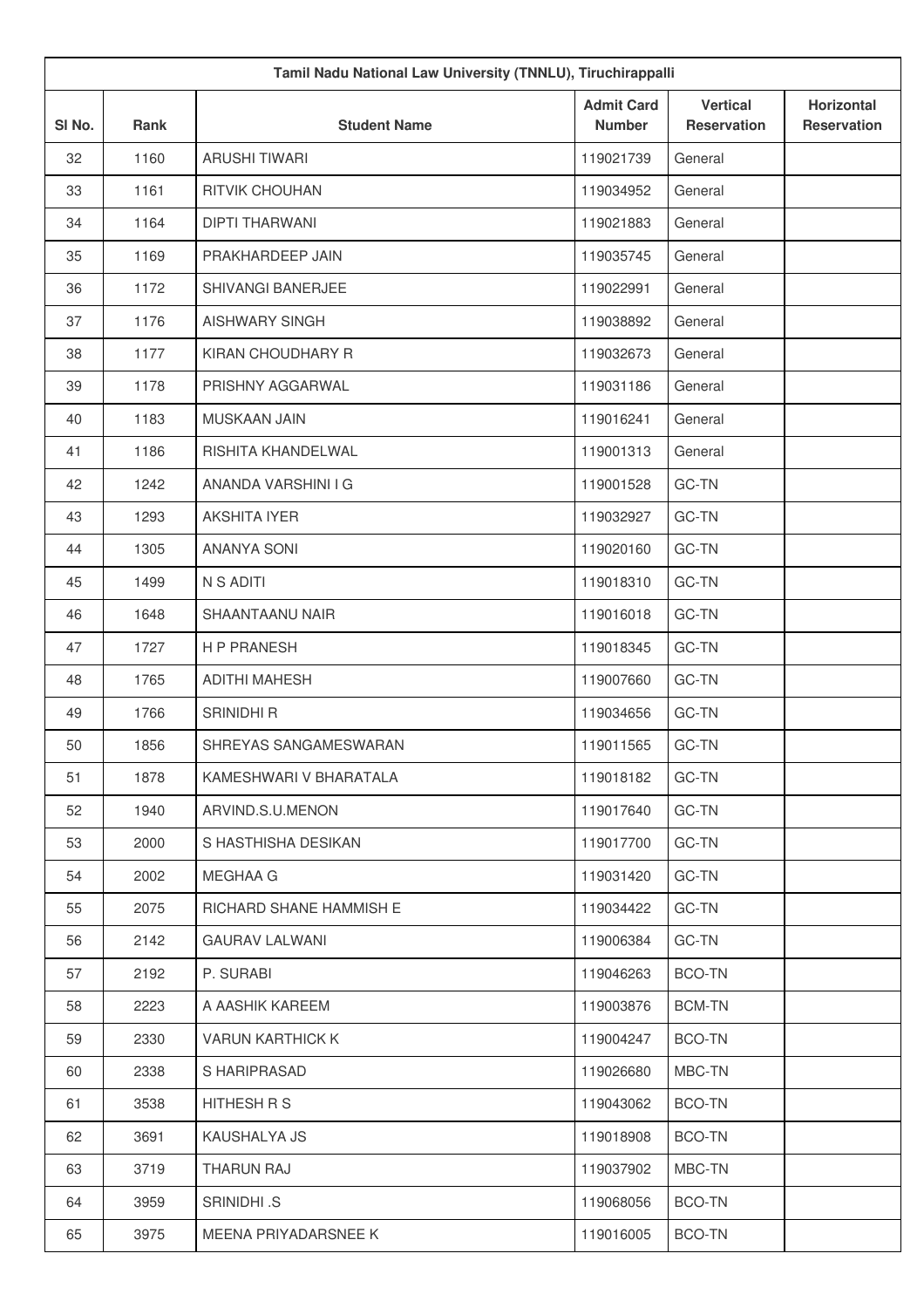| Tamil Nadu National Law University (TNNLU), Tiruchirappalli |       |                             |                                    |                                       |                                  |
|-------------------------------------------------------------|-------|-----------------------------|------------------------------------|---------------------------------------|----------------------------------|
| SI No.                                                      | Rank  | <b>Student Name</b>         | <b>Admit Card</b><br><b>Number</b> | <b>Vertical</b><br><b>Reservation</b> | Horizontal<br><b>Reservation</b> |
| 66                                                          | 4196  | APARAJIT VIKRAM             | 119012741                          | <b>BCO-TN</b>                         |                                  |
| 67                                                          | 4535  | POOJA SHREE A               | 119061695                          | <b>BCO-TN</b>                         |                                  |
| 68                                                          | 4664  | <b>TRISHA G</b>             | 119009769                          | MBC-TN                                |                                  |
| 69                                                          | 5170  | S MADHU ASWANTH             | 119045735                          | MBC-TN                                |                                  |
| 70                                                          | 5182  | R. SRIRANJANI               | 119002262                          | <b>BCO-TN</b>                         |                                  |
| 71                                                          | 5246  | SIMRAN G BHERWANI           | 119000555                          | <b>BCO-TN</b>                         |                                  |
| 72                                                          | 5627  | SAMRUTHI.A.K                | 119016210                          | <b>BCO-TN</b>                         |                                  |
| 73                                                          | 5681  | KEERTHANA.B                 | 119025343                          | SC                                    |                                  |
| 74                                                          | 6005  | NEHA GAUTHAMI GOVINDARAJA   | 119005414                          | <b>BCO-TN</b>                         |                                  |
| 75                                                          | 6501  | <b>NANDITA V</b>            | 119018577                          | <b>BCO-TN</b>                         |                                  |
| 76                                                          | 6533  | SUDEKSHANA V                | 119028470                          | <b>BCO-TN</b>                         |                                  |
| 77                                                          | 6828  | <b>KAVI PRIYA K</b>         | 119009377                          | MBC-TN                                |                                  |
| 78                                                          | 6868  | ABDUS SALAM                 | 119023238                          | <b>BCM-TN</b>                         |                                  |
| 79                                                          | 7294  | PASCAL SASIL R              | 119042238                          | MBC-TN                                |                                  |
| 80                                                          | 7878  | V SUDARSAN SARATHY          | 119065983                          | <b>BCO-TN</b>                         |                                  |
| 81                                                          | 7999  | SUSHITHA RAVISANKAR         | 119022935                          | MBC-TN                                |                                  |
| 82                                                          | 8212  | <b>KIRAN KUMAR</b>          | 119016107                          | MBC-TN                                |                                  |
| 83                                                          | 8314  | SAKTHI SAHANA N             | 119068247                          | MBC-TN                                |                                  |
| 84                                                          | 9561  | SIMRAN MOMITA KASHYAP       | 119004144                          | SC                                    |                                  |
| 85                                                          | 9582  | RISHABH R. SUNDAR           | 119000445                          | MBC-TN                                |                                  |
| 86                                                          | 9592  | <b>BIPASHA SARKAR</b>       | 119003285                          | SC                                    |                                  |
| 87                                                          | 9595  | M.S.SUDHIKSHA               | 119024791                          | MBC-TN                                |                                  |
| 88                                                          | 9718  | NEELAM CHARANI              | 119051891                          | SC                                    |                                  |
| 89                                                          | 10234 | <b>SAYAN DAS</b>            | 119008571                          | SC                                    |                                  |
| 90                                                          | 10310 | KUNAL GAHLOT                | 119021131                          | SC                                    |                                  |
| 91                                                          | 10339 | <b>VINAY SHAKYAWAR</b>      | 119011575                          | SC                                    |                                  |
| 92                                                          | 10347 | SAKSHITH B N                | 119007525                          | SC                                    |                                  |
| 93                                                          | 10397 | ANKITA CHOUDHARY            | 119002255                          | SC                                    |                                  |
| 94                                                          | 13383 | KEFIRA LEILANI VAZ NONGPLUH | 119039981                          | <b>ST</b>                             |                                  |
| 95                                                          | 14222 | <b>OTAK TAPOK</b>           | 119012521                          | <b>ST</b>                             |                                  |
| 96                                                          | 16406 | DIPANSHU CHAUHAN            | 119007316                          | ST                                    |                                  |
| 97                                                          | 16628 | V AKASH                     | 119009833                          | SCO-TN                                |                                  |
| 98                                                          | 16827 | <b>DRISHTI MEENA</b>        | 119012164                          | ST                                    |                                  |
| 99                                                          | 19187 | <b>MANAS UPADHYAY</b>       | 119072847                          | General                               | PWD <sup>*</sup>                 |